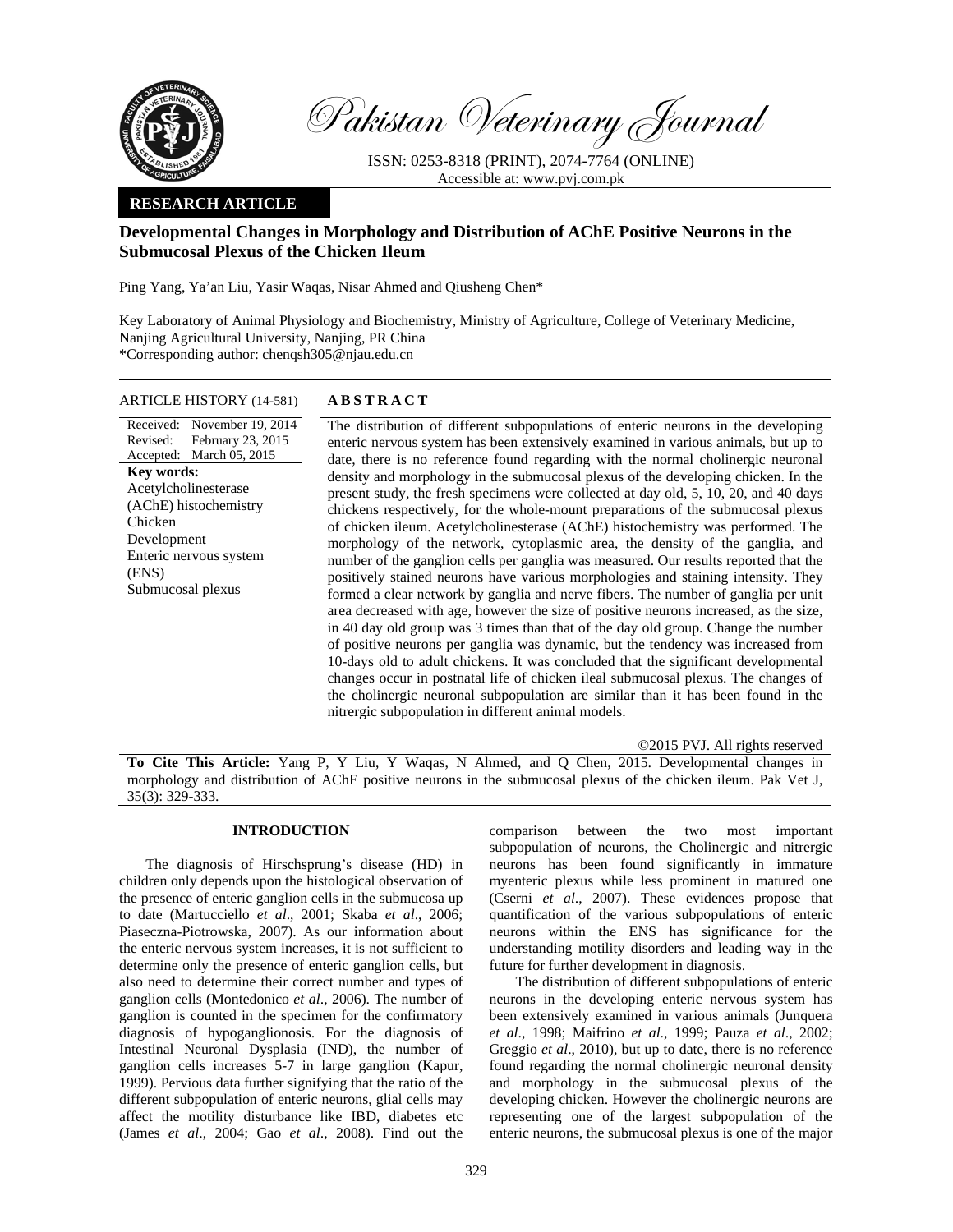plexuses and the chicken is cheap and easily available for the experiment.

## **MATERIALS AND METHODS**

All apparently healthy broiler chickens of either sex were purchased from a commercial Poultry Farm in Nanjing. Ileum specimens were obtained from a-day (20- 30 g), 7 (90-100 g), 15 (400-420 g) and 40 days old (adult, 1800 g) broiler chicken. The 5 broiler chickens of each age group were selected. All the experiments abide by the regulations of the Chinese Committee for Animal Use for Research and Education. Then these segments were washed with 0.1 mol/L phosphate buffered saline (pH 7.3), ligated at the two ends, and fixed with 4% paraformaldehyde in 0.1 mol/L phosphate buffered saline (PBS) (pH 7.3) for 1.5-2.5h at 4°C. After being fixed, the segments were cleared with two rinses in 0.1 mol/L of PBS for 10 min, and stored overnight in PBS at 4°C. Lastly, the segments were opened along the mesenteric border, sheared into 10 cm long segments. Samples were pinned flat on a silicone plate, and whole-mount preparations were made under a dissecting microscope (Olympus S261; Japan). Initially, the mucosal layer was scraped out along with the inner submucosal plexus using fine-pointed forceps. After that, the submucosal layer containing the outer submucosal plexus was carefully separated from the muscle layer with a fine forceps starting in one corner of the tissue sample.

The preparations were then put in PBS to prepare for Acetylcholine esterase (AChE) histochemistry: Staining for AChE was based on the method of Cserni and colleagues (Cserni *et al*., 2009a). This involved incubating of the sections in a mixture of two stock solutions, respectively. Stock solution A was made of acetylcholine iodide (Sigma, Germany) in 0.1 M acetate buffer (pH 6.0), sodium acetate, copper (II) sulphate anhydrous distilled water and tetraisopropyl pyrophosphoramide (Sigma, Germany). Stock solution B consisted of potassium ferricyanide in water. Incubation was performed for 4h.

The strongly buffy labeled cells and weak positive were regarded as positive cells. The cells have bodies of same color in the background, cell out lines were seen dimly even the nucleus was obvious, were confirmed as negative cells. However, data were presented only for the positive cells. A standard line was calibrated to scale on the glass slide, and the pictures were taken at different magnifications (the total length=1mm; the smallest scale=10µm). These pictures were then imported to the Image-Pro Plus 6.0 software (IPP version 6.0). This was used as a standard to measure the different size parameters, such as the cell body diameter, microscopic field etc. All statistical data were obtained by the software of IPP as the method of Yang and colleagues (Yang *et al*., 2011; Yang *et al*., 2013).

**Statistical analysis:** The analysis of variance test was used to compare ganglia density, number of ganglion cells per ganglia, and ganglion cell size among the different segments with the Student-Newman-Keuls test being used for pair wise comparisons. The P value of less than 0.05 was considered statistically as significant. All statistical tests were performed using a commercially available

software package (SPSS 16.0 Statistical Analysis Software, Chicago, IL).

#### **RESULTS**

AChE positive neurons and nerve fibers were spread widely distributed in the submucosal plexus of the chicken ileum. Positive ganglia and positive nerve fibers formed irregular network. Ganglia appeared long shuttle shaped with different sizes. Positive neurons send nerve fibers formed positive nerve fibers, a nerve fiber direction and longitudinal muscles beam vertically. Nerve fiber bundle branched continuously to form secondary and tertiary bundles (Fig. 1). AChE positive neurons showed larger nuclei, less coloration, cytoplasmic staining shades. Neurons appeared round, oval, triangular and irregular in shape. In the 40 days of age group, about above 2/3 neurons were strong coloring, other were generally or lower. With the age increased, the proportion of the more strong staining were found. We define the color has the obvious difference in the background is positive cells.

The network morphology of AChE positive ganglia and nerve fibers in the submucosal plexus is different with ages (Fig. 2). The density of AChE positive ganglia showed a decreasing trend with increasing age, and the network morphology looks more and more loose. Lowest density of ganglia was found in 40 days of age group and highest in 1 day old group (Table 1). However, the size of AChE positive neurons showed a increasing trend with age (Fig. 3). Lowest size of neurons was found in 1 day of age group and largest in 40 days old group (Table 1). With the growing age, the change of the number of AChE positive neurons per ganglia did not follow a fixed tendency in the submucosal plexus. In 1 day old of age, the number was  $3.87\pm1.29$  neurons per ganglion, then the number up to 8.29±3.78 neurons per ganglion in 5 days of age, in 10 days of age the number was reduced to 5.34±2.61 neurons per ganglion. From the beginning of 10 days age, the tendency of the number of AChE positive neurons per ganglion was increasing gradually (Table 1).

#### **DISCUSSION**

It is important to understand the normal morphology of enteric nervous system during postnatal period and to analyze the change trend of ganglion and neuron density in the diagnosis of gastrointestinal diseases (Wester *et al*., 1999; Bagyanszki *et al*., 2000; Heanue and Pachnis, 2007). Generally, the initial biopsy of the mucosa and submucosa is used for the identification of early mammalian development of chronic constipation and bowel obstruction (Meier-Ruge *et al*., 1995; Sjölund *et al*., 1997). In addition, the submucosal plexus display is the main clinical cause of the development of Hirschsprung's disease, intestinal neuronal dysplasia and other intestinal motility abnormalities (Fukudo *et al*., 2014). But in the case of a chicken intestinal nervous system, relationship between gastrointestinal diseases and enteric nervous system is potentially weak. Different techniques have been used to quantify ganglia and neurons in the enteric nervous system. In the clinical practice the most popular staining methods for motility disorders are hematoxylin & eosin staining (HE), AChE and NADPH-d enzyme-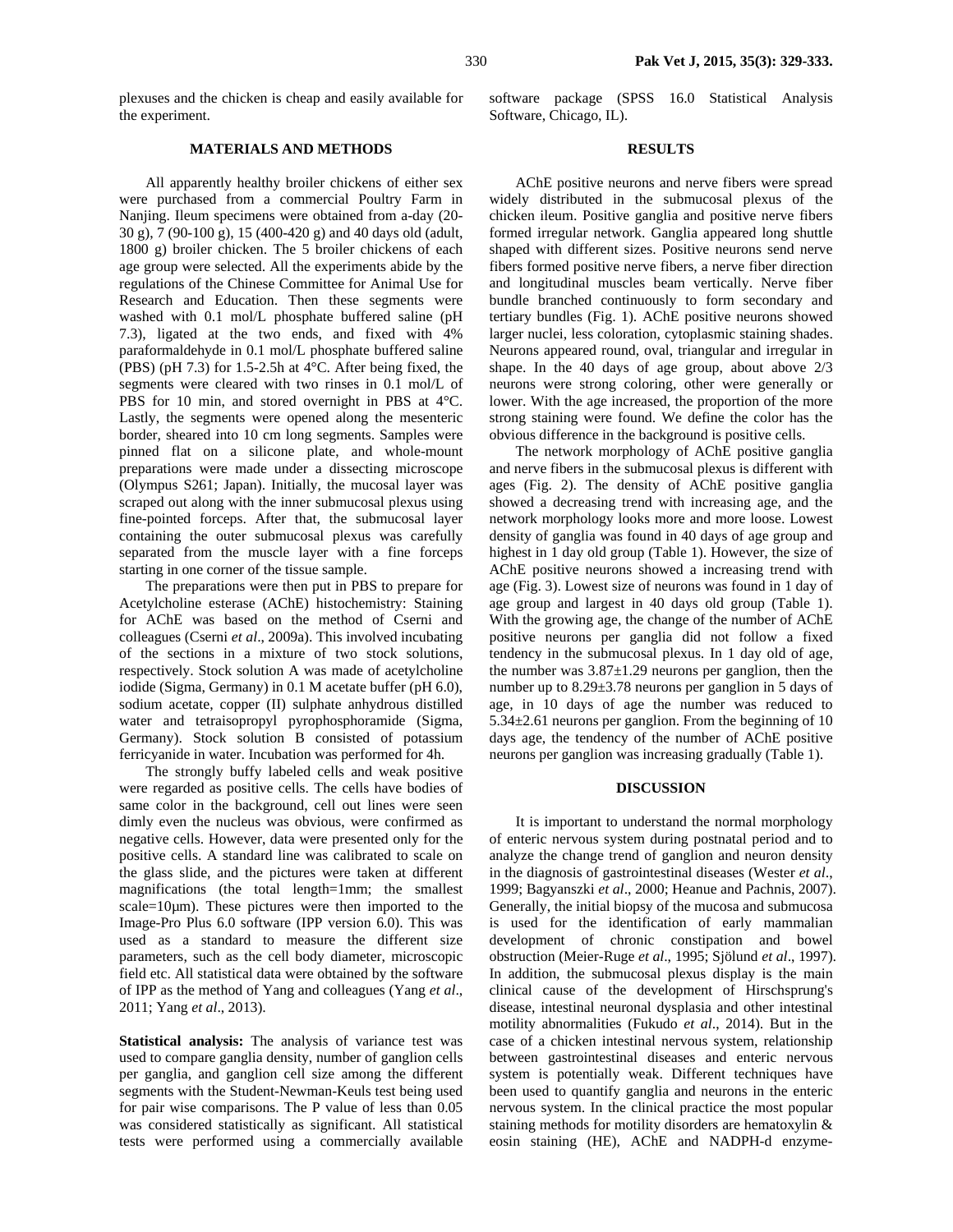

**Fig 1:** Whole-mount preparations of the submucosal plexus of the chicken ileum; (a) A mesh of nerve bundles with ganglia containing AChE positive ganglion cells at the intersections is clearly seen (Bar=200µm). (b) Typical AChE positive submucosal ganglia (Bar=100µm).



**Fig 2:** Whole-mount preparations of the submucosal plexus of the chicken ileum in different age groups; (a) 1-day old group. (b) 5-days old group. (c) 10-days old group. (d) 20-day old group. (e) 40-days old group. Bar=200µm.



Fig 3: AChE positive neurons in the submucosal plexus of the chicken at different ages AChE positive neurons increase their size throughout life predominantly because of an increase in cytoplasm.(a) 1-day old group. (b) 5-days old group. (c) 10-days old group. (d) 20-days old group. (e) 40-days old group. Bar=30µm.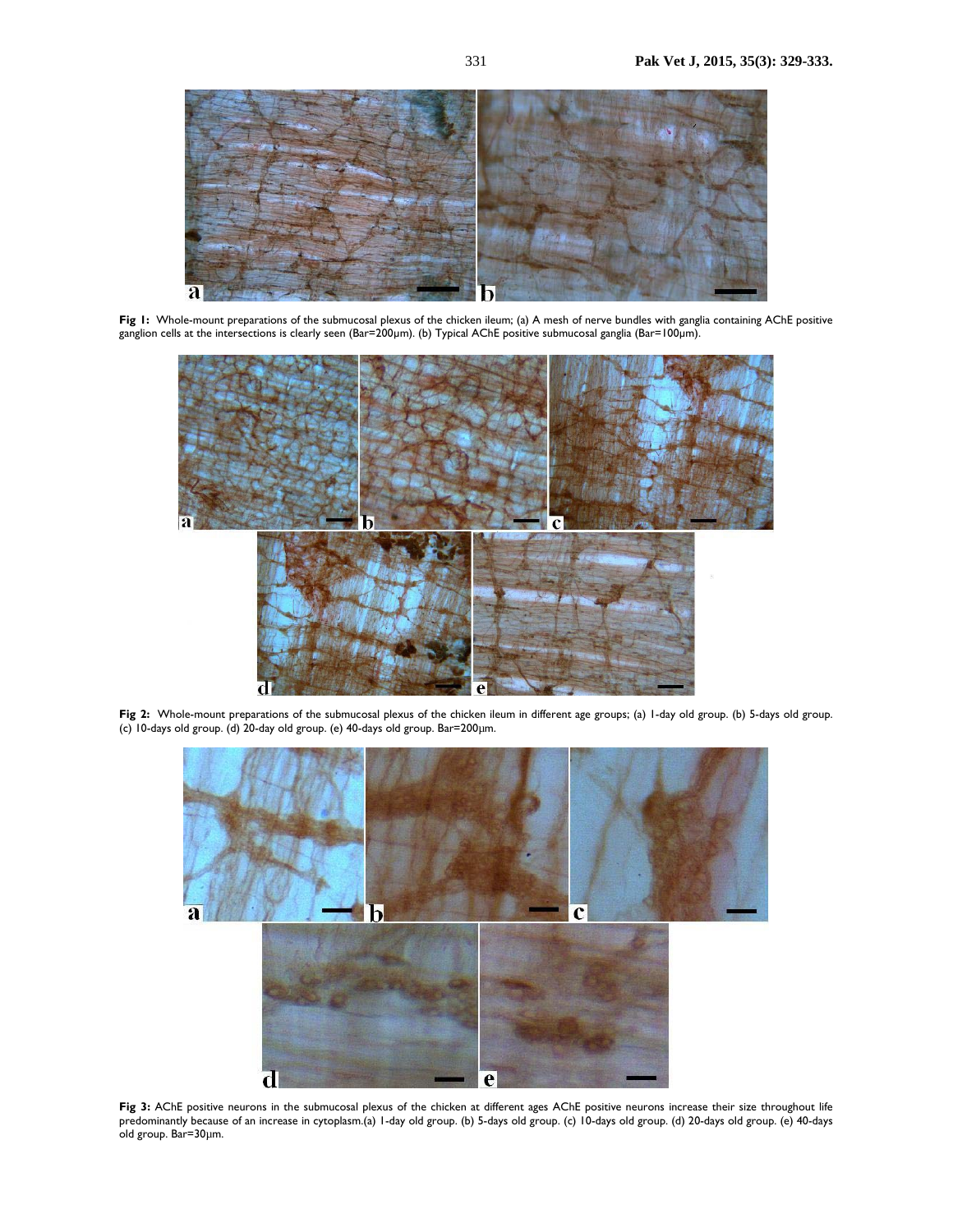**Table 1:** Number of AChE positive neurons per unit area and the neurons per ganglia, and the size of the AChE positive neurons the ileum of different age groups

| $$ or all of one and $\frac{1}{2}$ . oaps |                                |                                |                                  |
|-------------------------------------------|--------------------------------|--------------------------------|----------------------------------|
| Age                                       | Neurons/                       | neurons/                       | Size of neurons                  |
| (Days)                                    | mm <sup>2</sup>                | ganglion                       | $(\mu m^2)$                      |
|                                           | $65.78 \pm 11.27$ <sup>a</sup> | $3.87 \pm 1.29$ <sup>a</sup>   | $66.78 \pm 8.38$ <sup>a</sup>    |
|                                           | $37.42 \pm 5.42^b$             | $8.29 \pm 3.78$ <sup>b</sup>   | $90.29 \pm 15.86^b$              |
| 10                                        | $15.32 \pm 2.89$ <sup>c</sup>  | 5.34 $\pm$ 2.61 <sup>ab</sup>  | $121.76 \pm 18.37$ <sup>bc</sup> |
| 20                                        | $10.25 \pm 1.27$ <sup>d</sup>  | $10.89 \pm 3.98$ <sup>bc</sup> | $159.24 \pm 19.65$ <sup>c</sup>  |
| 40                                        | $6.89 \pm 0.84$ <sup>e</sup>   | $12.24 \pm 6.28$ <sup>bc</sup> | $209.73 \pm 21.51$ <sup>d</sup>  |

Values (mean±SD) bearing different superscript in a column differ significantly (P<0.05).

histochemistry. The HE staining is non-specific as it stains all neurons and glial cells in the ganglia, and it is mostly used by experienced pathologists to assess the presence of ganglia for example, to diagnose HD (Meier-Ruge *et al*., 1995), but this staining is not suitable to quantify neurons. NADPH-d staining is believed to stain nitrergic neurons. Nitrergic neurons are representing one of the largest subpopulation of enteric neurons. NADPH-d histochemistry is used in the clinical practice and was very popular in different studies to quantify numbers of neurons, probably because it gives a nice sharp contrast image. However the staining intensity depends upon the NADPH-d content of the cells and incubation time (Cserni *et al*., 2009a) and motor neurons and interneurons as well as glial cells may be stained.

AChE staining is also popular in the clinical practice to diagnose HD and IND (Qualman *et al*., 1999; Tomita *et al*., 2003). It is rarely used in research studies for quantification, probably because it results in a less sharp contrast image compared to NADPH-d staining. However the cholinergic neurons represent a very important and large subpopulation of neurons, similar to the nitrergic neurons.

There are certain limitations in the observations of ENS of tissue sections, like the neurons are cells with cytoplasmic projection; it's hard to track their processes and nerve fibers. Moreover, the ENS neurons often appear as clumps and observed in the form of giants, making difficulty in quantitative analysis. The muscle layer and the submucosa preparations of neurons can be largely overcome these difficulties, at the same time, application of IPP significantly reduced the error due to the traditional method, so the experiment results are more objective and accurate. We use the chicken as the experimental animal, firstly as chick is a good experimental model to study the origin, and development of ENS on the chick embryo has been referred by the animal researchers, but little research has been done on embryo development, the postembryonic development is similar to other mammals giving the good indicators of the chick embryo model. Secondly chicken has great economic value, there are some differences between the mammalian intestinal structure and chicken, chicken ENS to clarify the gastrointestinal diseases and species diversity. There is a great significance. AChE histochemical staining is recognized as the effective method of ACh display. AChE is a ACh hydrolase, enhanced AChE activity represents increased ACh release, cholinergic neuronal excitability, there are reports that AChE positive neurons accounted for about 45% of all neurons in ENS.

The statistical results show, the submucosal plexus network obviously become sparse density and ganglia becomes smaller gradually with ages. The changing trend of nerve in the other species of myenteric and submucosal plexus, or bladder and esophagus are also found (Doxey *et al.*, 1995; Hryhorov *et al*., 2004; Montedonico *et al*., 2006; Cserni *et al*., 2009a). One possible explanation is that intestinal luminal growth causes the nerve networks to expand and thus the ganglia density decreases.

The number of ganglia per unit area decreased with age, however the size of positive neurons increased, like the size in 40-days-old group was 3 times than that of the day old group. The change of number of positive neurons per ganglia was dynamic, but the tendency was increased from 10-days-old to adult. These results are similar to the nitrergic neurons revealed by other researchers along the development (Montedonico *et al*., 2006; Sri Paran *et al*., 2008; Cserni *et al*., 2009b) in different species. It suggests that the relation of the major subpopulations of neurons is not changing significantly. It is also remarkable that these changes are similar in the myenteric and submucosal plexuses and they are quite uniform in different species from pig to chicken.

In the chicken intestinal submucosal layer, the neural growth and development is dynamic from birth period to adulthood that is linked to the clinical period, which is more prone to early born enteric nervous system disease. If the neurons have some developmental problems it will lead to a series of gastrointestinal disorders, such as intestinal neuronal dysplasia and Hirschsprung's disease (Kapur, 1999; Heanue and Pachnis, 2007). Our studies give the picture of developmental changes of submucosal plexus in chicken, provides the certain criteria in gastrointestinal tract of chickens caused by nervous disorders.

**Author's contribution:** QC and PY conceived and designed the experiment. PY, YL, YW and NA performed the experiment and analyzed the data. All authors interpreted the data, critically revised the manuscript for important intellectual contents and approved the final version.

**Acknowledgement:** This study was supported by grants from Natural Science Foundation of Jiangsu Province of China (Youth Project, No. BK20130681), the Fundamental Research Funds for the Central Universities of China (No. KJ201302), the Priority Academic Program Development of Jiangsu Higher Education Institutions, China. Research Fund for the Doctoral Program of Higher Education of China (No. 20130097120023).

#### **REFERENCES**

- Bagyanszki M, V Roman and E Fekete, 2000. Quantitative distribution of NADPH-diaphorase-positive myenteric neurons in different segments of the developing chicken small intestine and colon. Histochem J, 32: 679-684.
- Cserni T, A O Donnel, S Paran and P Puri, 2009a. Correlation of enteric NADPH-d positive cell counts with the duration of incubation period in NADPH-d histochemistry. Pathol Oncol Res, 15: 103-107.
- Cserni T, S Paran, Z Kanyari, AM O'Donnell, B Kutasy, N Nemeth and P Puri, 2009b. New insights into the neuromuscular anatomy of the ileocecal valve. Anat Rec, 292: 254-261.